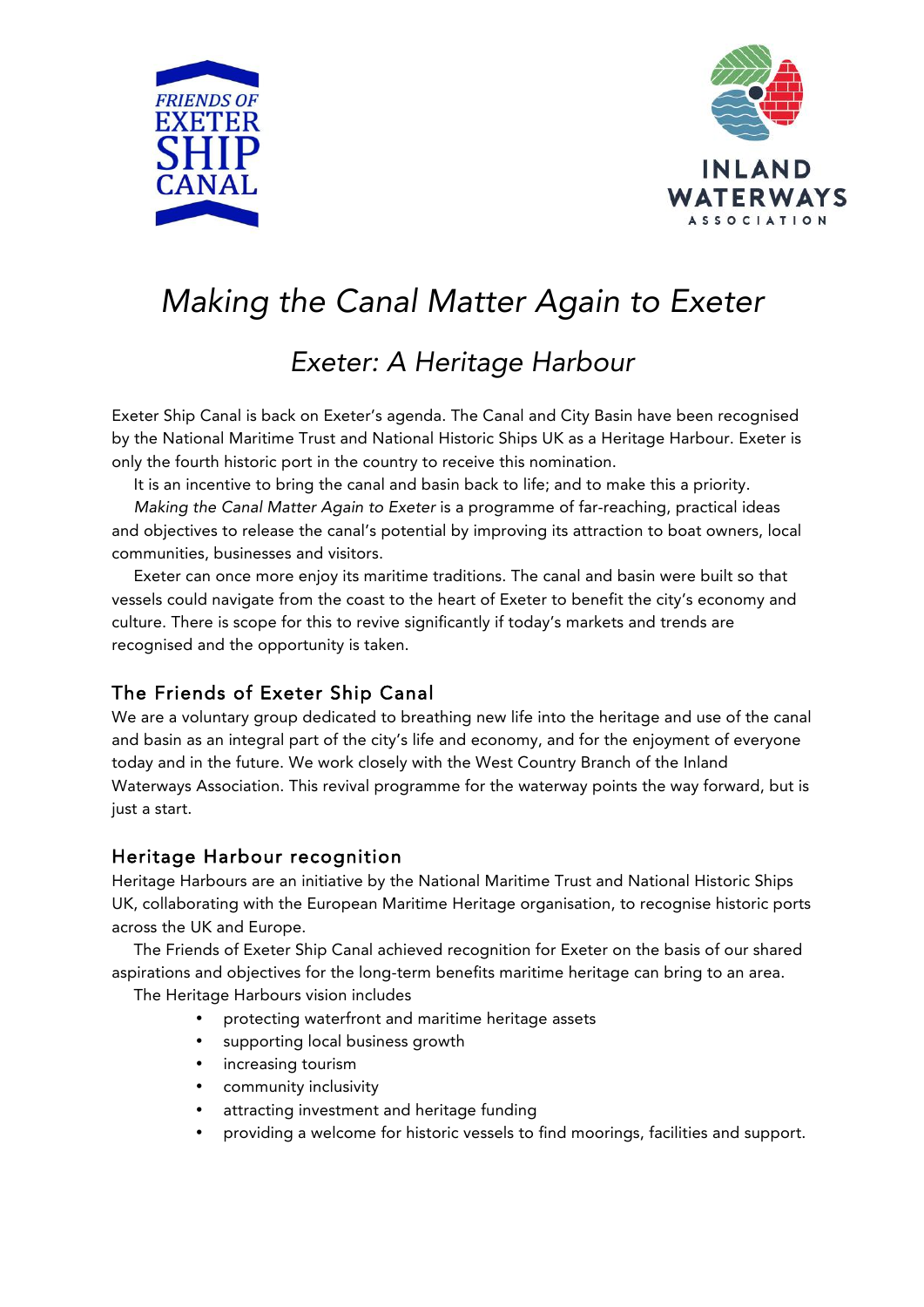#### Joining the basin and the canal

The City Canal Basin and boatyard are an integral part of the canal. They are its main destination and centre of activity, and most visible focal point.

Exeter must not miss out on the growth of green activities and increasing popularity of boating and waterway use of all types. The management plan for the canal and basin should include promoting Exeter Heritage Harbour as a centre for inland and offshore boating, heritage, and visitor interest. This needs action.

It calls for Exeter Canal and Quay Trust (ECQT) and Exeter City Council to work together, as well as with Exeter Port Authority and waterway stakeholders, on complementary objectives and initiatives.

As buildings around the basin fall vacant they should be assessed either to encourage established maritime business or entrepreneurial start-ups that will benefit the canal, or to connect the waterway with the community through educational, training and leisure activities. ECQT, with its valuable property portfolio of waterside buildings, is inextricably part of the future of the canal as a whole, as its name reflects.

#### A game-changer for canal navigation

More headroom beneath the bridges across the canal on the A379 Exeter by-pass would let many craft navigate the canal without the road having to be shut. It is now in prospect because upgrading the bridges is included in a road improvement scheme being developed by Devon County Council for submission to the Department of Transport for funding.

The plan is for replacement bridges with increased headroom for pedestrians, cyclists, and boats navigating the canal to pass beneath, while the bridges would still open for the tallest vessels.

This will be a game-changer for the canal, dramatically increasing the potential for more boats by removing a major blockage to navigation. The outlook for the canal's future will change radically because of this development. We should start preparing for it now.

The following vision will become possible

- Quicker and easier canal navigation for many boats, reducing operating costs.
- Making the basin more accessible for projects such as boat restorations.
- Increasing the commercial appeal of the boatyard.
- More visitors by boat to the basin, Quay and city.
- Passenger boat trips by a variety of craft from Exeter to the Exe estuary with pick-up/set-down points en route, and to the coast beyond.
- Encouraging commercial freight traffic back to the canal.
- The waterway from Double Locks to Turf opened up from the basin for ferry connections, bird watching excursions, and for leisure and watersports.

#### New slipways

Virtually no pleasure craft visit the canal. Although the waterway is fairly short, 8.3 km (5.2 miles), its diversity and attractiveness should draw trail boat and other visiting boat owners. At the instigation of the Canal Friends, the canal was made one of the destinations for the Inland Waterways Association's 'cruise it or lose it' Silver Propeller Challenge to encourage boats onto neglected waterways.

Popularity of inland boating soared pre-covid. This substantial market is likely to return. Trail boat owners typically travel long distances to cruise canals but there are no slipways along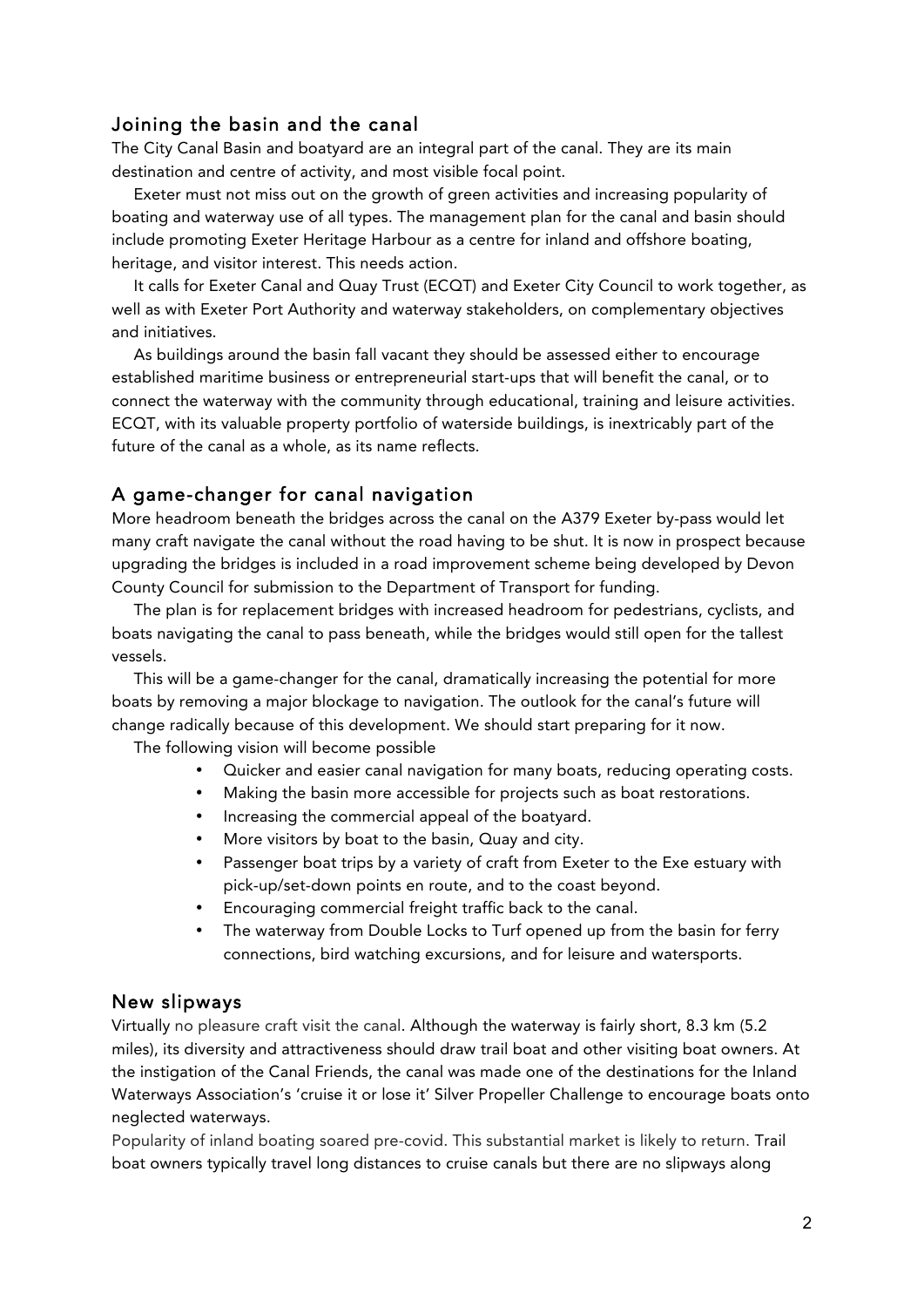Exeter Canal for these or other boats. One or two new slipways, with convenient car and trailer parking, are essential and urgent: one close to the basin and the other below the A379 bridges. The inadequate slipway at the basin that drops suddenly to deep water should be reconstructed and the gradient smoothed out.

#### A new plan needed for waterway and community

The current Canal Basin Masterplan, dating back to 2004, needs to be re-visioned to recognise the basin as part of the canal and reflect the opportunities and new approach to waterway enterprises and buildings.

A welcoming, accessible centre located at the basin for canal management and visitor information should replace the present Canal Office. Toilets, showers and waste disposal should be provided and upgraded. A dedicated canal website is essential, and an overhauled fee structure for boat maintenance, conservation, lay-up and craning, would support targeted, competitive marketing. These would enhance what the canal, basin and boatyard have to offer. Space close to the basin should be found for larger vessels than can be accommodated by current weight limits.

The old Gas Works Club, a fine building adjacent to the basin, could be acquired for canal management and a variety of community inclusive activities connected with the waterway. These could include

- telling the story of Exeter's maritime heritage
- community boat building and restoration projects
- courses and demonstrations for people of all age groups and abilities
- meeting rooms and workshops for clubs and organisations
- studio spaces
- markets, stalls and refreshments that encourage produce landed by water
- pop-up projects according to season.



The Canal meets the Basin at King's Arms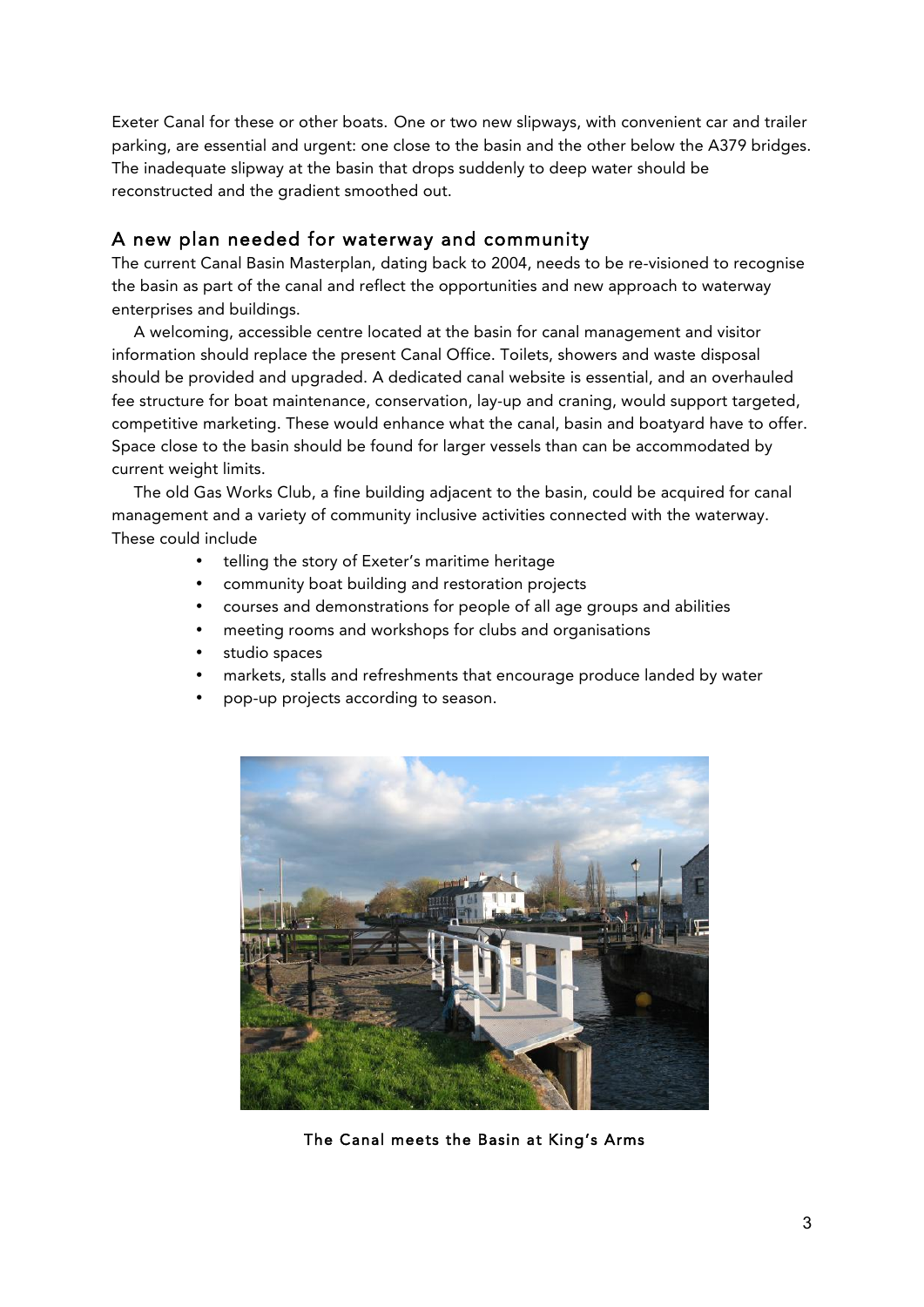#### Historic boats back in Exeter

The Quay and the Canal Basin are the second most visited attractions in Exeter after the Cathedral. With Heritage Harbour designation there is great scope for Exeter to be a desirable haven for historic and traditional vessels, which will add to visitor attraction. As a Heritage Harbour, we are well placed to attract interest and funding.

Restoration or conservation of a traditional working craft such as a canal barge, or a historic sailing vessel, would light up the quaysides at the basin. A scheme to attract such vessels and to develop the skills to support them is key.

Our Heritage Harbour status connects us to National Historic Ships' Shipshape Network and its register of historic vessels, skilled workers, businesses, training bodies and heritage organisations. Discounted mooring fees for historic vessels, such as are offered elsewhere, could bring these beautifully crafted wooden vessels to Exeter. They are rapidly disappearing and the visual interest, increased visitor numbers and community engagement would repay this investment.



#### An important heritage project at the basin is the restoration of the historic hand crane on the east quay.

Boat restorations also bring opportunities to train for new skilled jobs and fuel local business growth. We need to seek links with established boat building training bodies and educational establishments that would provide essential courses.

Part of the basin's boat lay-up area should be allocated for longer-term projects such as boat conversions. The turning bay at the basin needs to be kept unrestricted by permanent moorings.

> *The attractions of Exeter canal and basin for boat historic restorations include*: nontidal static water conditions • vessel length of up to 126ft • convenient quay height • room for additional under-cover workshop space • access for cranes and lowloaders • on site parking • materials, equipment and tool suppliers nearby • convenient to the city's facilities • secure working areas • easy reach of national transport links • mast un-stepping derrick at Turf Lock.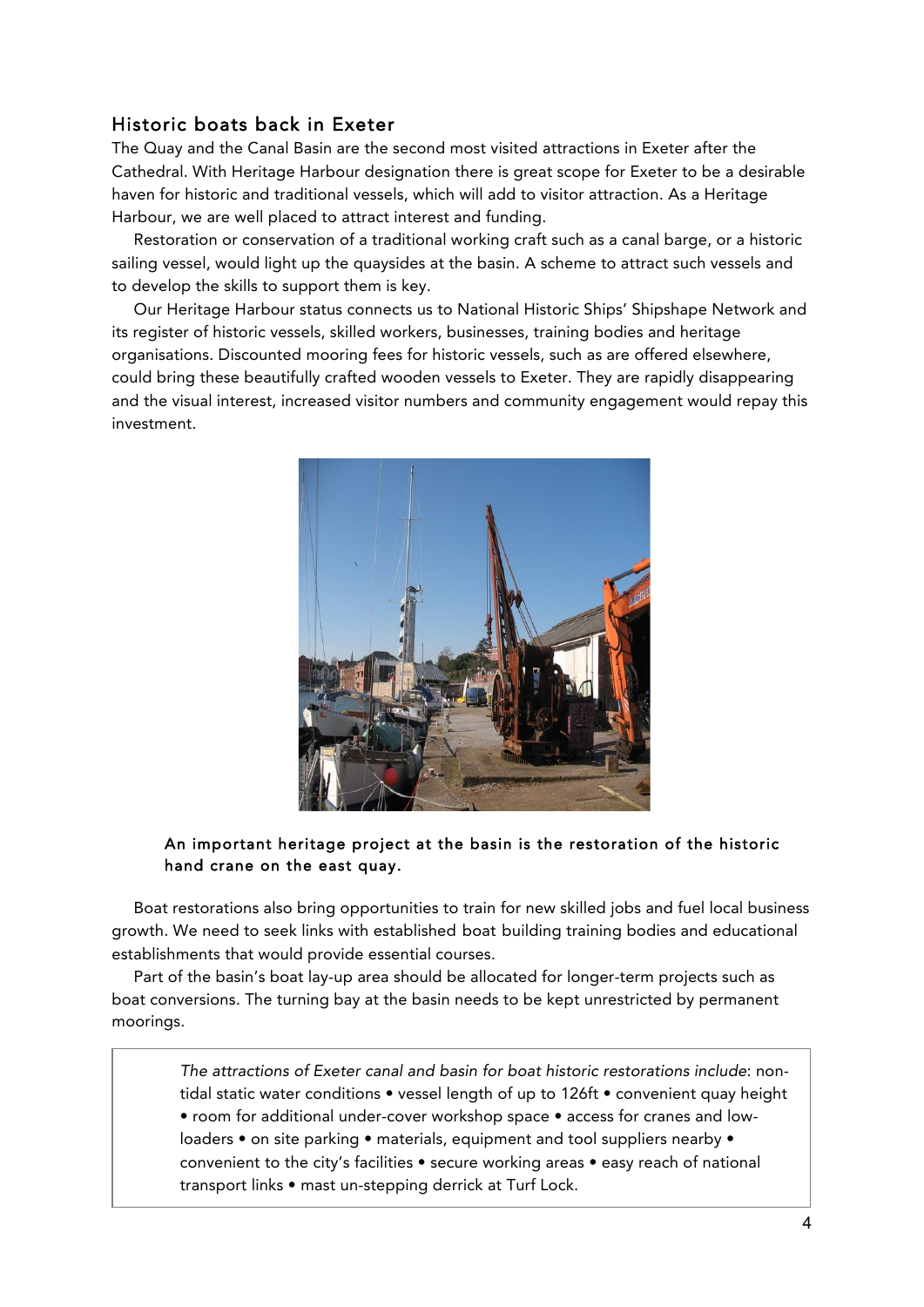## Transport could return to the canal with freight…

Easier canal navigation will increase the options for a return of freight traffic to the canal by making its possible for local products and other cargoes to be carried all the way along the waterway. Gradual revival of commercial waterborne traffic will be positive for Exeter's image and an attraction for locals and visitors.

There could be, for example:

- Fresh fish for sale landed at the basin.
- Shellfish brought from the Exe estuary.
- Local produce and supplies shipped by water.
- Freight from farther afield transferred from larger vessels to come up the canal.
- Floating shops and stalls.

#### …and combined bus and ferry tickets

Options for public transport are also possible on the waterway particularly over spring and summer. A combined bus and ferry ticket for the 'G' service to the Quay and a ferry to Double Locks, and return, would be an attraction for locals and visitors. When headroom is raised beneath the A379 bridges ferry services will be able to connect to Turf and back. Hop on–hop off points, at the new Marsh Barton station for rail connections, and at Topsham Lock for the Topsham Ferry, will add to opportunities for a day out. Water taxis could operate seasonally.

## A water corridor

Exeter Ship Canal is a water corridor for events and community activities of all sorts that would become part of the city's cultural, social and commercial calendar.

- An annual canal carnival.
- Picnic boats for hire.
- Visiting vessels open to inspection.
- A horse-drawn passenger barge in high season.
- Links with entertainers, musicians, and theatre and dance companies to stage shows on water.
- Specialist boat trips for people with disabilities and other needs.
- Team building events.
- School projects and educational visits.
- Encouragement of 'slower exploration' through water/land trails that combine towpath walks with overland and water transport.
- Seasonal boat moorings.
- Boat rally and cavalcade of local and visiting boats.
- Boat 'boot' sales.

#### Canal holidays

Exeter Canal is a West Country holiday base in waiting. Narrowboat and 'canal glamping' holiday lets on parts of the canal would match the growing market for 'greener' holidays. The canal and its proximity to the coast and other attractions for all ages need to be promoted in specialist boating as well as general tourist media, with bookings available online.

In addition we need moorings with top-class facilities for boats whether launched on the canal or vessels coming from the estuary, and arrangements for boat convoys with dates and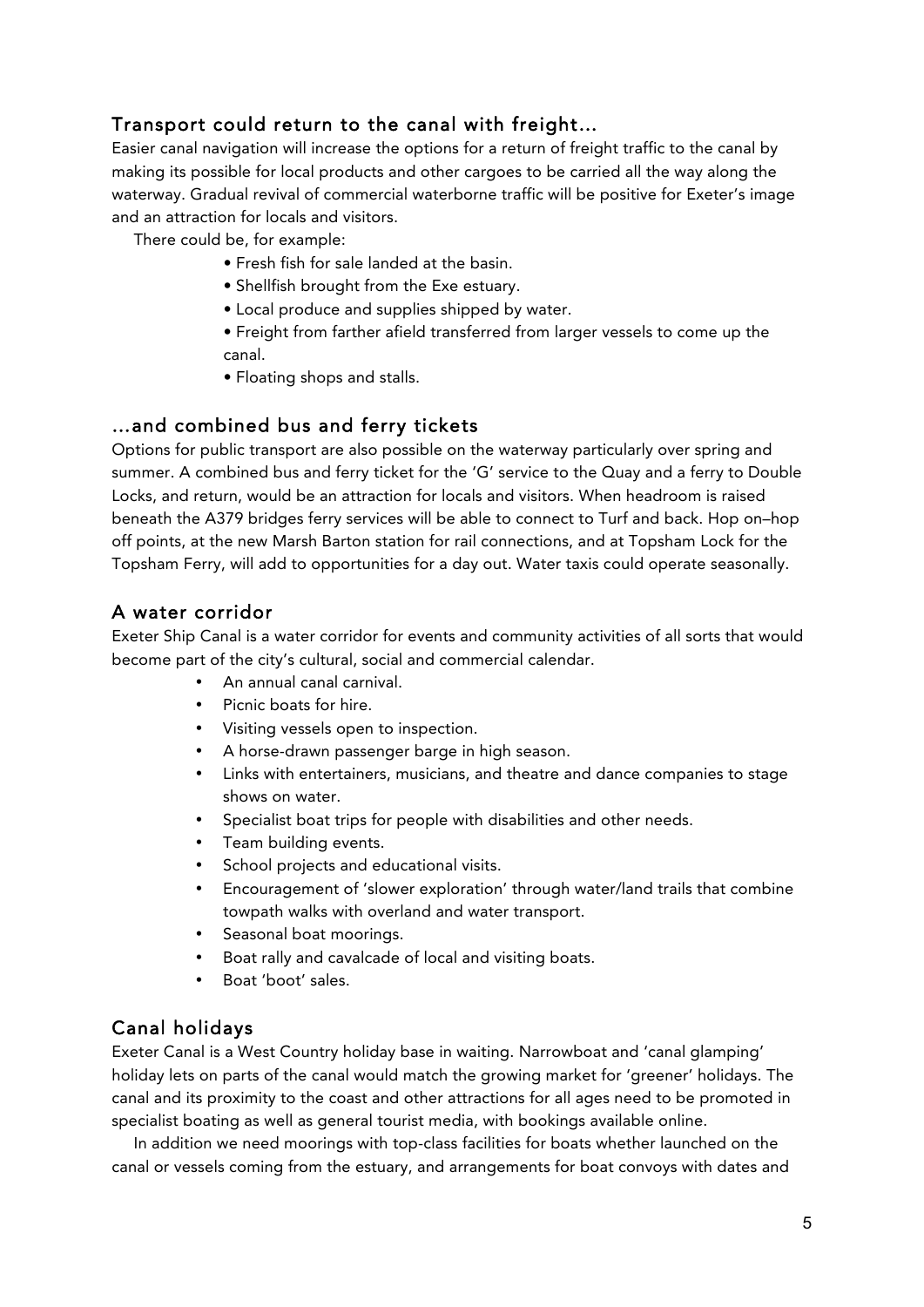times should be advertised well in advance. A location should be identified for a camping and touring caravan site.



The two sides of Exeter Ship Canal: beauty and tranquillity and maritime bustle.

## Carbon free future

Exeter Ship Canal has an important place in the carbon free future that will bring sustainable benefits for people and Exeter's economy.

Recognising the aims of Exeter City Council and others to reduce emissions to zero as quickly as possible, we want boats and the Canal infrastructure to be equipped to become carbon free. We support the call by the Inland Waterways Association for:

- more electricity charging points, which will improve air quality and encourage boats with electric propulsion
- regular dredging and weed clearance to make sure propulsion is as efficient as possible, as well as improving water quality
- research and production of biofuels to cut immediately the environmental damage of diesel engines
- development of alternative methods of propulsion for new boats and conversions where possible.

Green developments such as these will add to all the other health and environmental benefits, mental and physical, for people of being on or by the water. They will secure a sustainable future for the revival of the Canal's commercial activities and its potential for transport and recreation.

#### Canal charges

Income from the waterway comes from the boat owners and enterprises that use it. Charges for using the canal and basin have risen sharply and are partly to blame for a decline in use. Fees should be overhauled so they are competitive with comparable charges elsewhere. All charges, regulations and points of contact should be clearly set out and easily accessible.

The charges should entail an upkeep programme that ensures a navigable, obstruction-free and adequately dredged waterway with well-maintained banks and towpaths. Fees for boat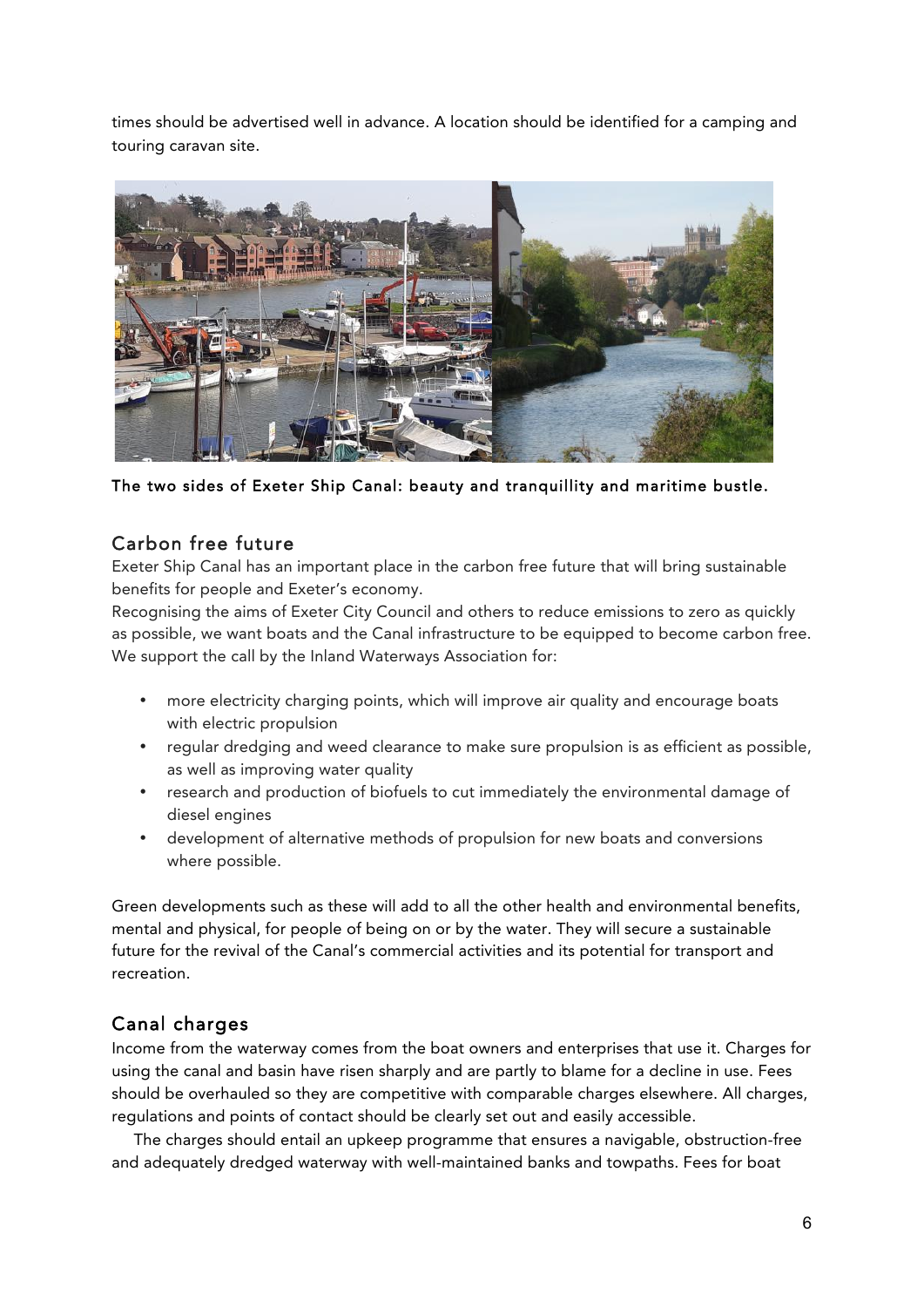owners should not be expected to cover all the canal's operating costs. Much income is generated by waterside rents, while the canal contributes to the city's overall economy and quality of life.

#### Residential moorings and live-aboards

Live-aboards create a waterway community and alternative lifestyles. Selected areas along the canal and in the basin should be designated for competitively priced, regulated, permanent moorings with top-class services; but ribbons of residential boats along long sections of the canal should be avoided.

#### Topsham Lock mini-hub

The Friends of Exeter Ship Canal have been given use of Topsham Lock Cottage for a canal and waterway information point and refreshment stop for walkers, bird watchers and cyclists. Longer-term they wish to see a mini-hub for the canal at Topsham Lock that encourages waterway use and is sensitive to environmental wildness and wildlife. Features would include:

- The existing Topsham Ferry service.
- Grant-funded restoration of the historic lock.
- Heritage and environmental interpretation boards.
- Educational and bird watching visits by boat.
- 'Green' holiday moorings.
- Berthing on the east bank of the canal.



Topsham Lock and Cottage: location for a canal mini-hub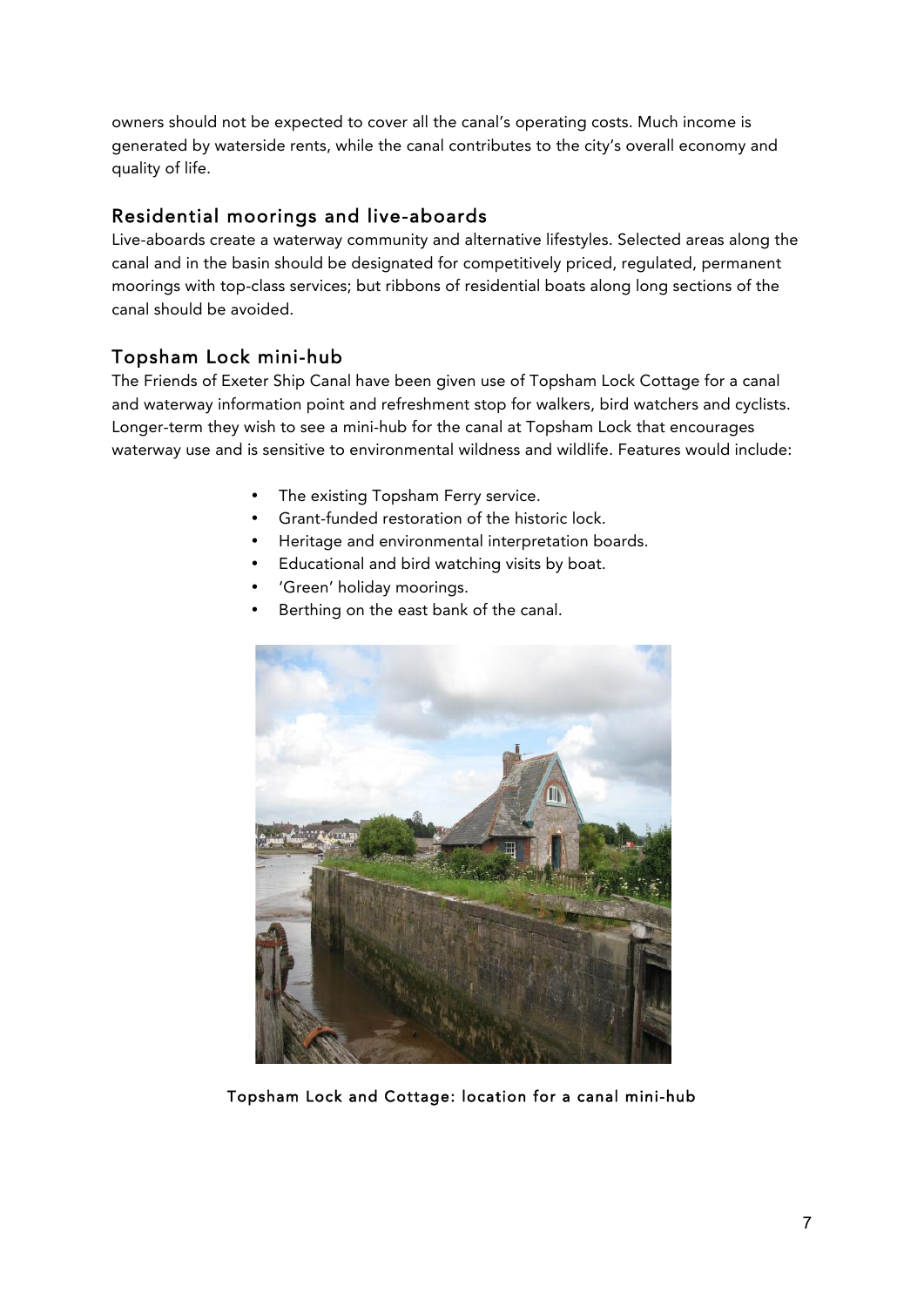#### Policies for bridges and boater operation

The M5 bridge in the 1970s effectively placed a clearance limit across the canal of 10 metres (33 feet). Except for the M5 and A379 crossings, all bridges across the canal are simple swing bridges.

Manual operation of bridges and locks causes delays for boaters and bridge users. A programme of conversion to electrical operation would enhance the usability of the canal.

- New canal crossings should be either a swing bridge or lift bridge and should provide a minimum clearance at least equal to the increased air draft beneath the rebuilt moveable bridges on the A379.
- New crossings should be electrically operated and designed for boater operation.
- When any existing swing bridges are replaced they should be rebuilt to the above criteria.
- While new fixed bridges across the canal are not recommended, they should be required to have a minimum clearance at least equal to the M5 crossing.
- Double Lock should be refitted for boater/volunteer assisted operation.



Bridges on the A379 across the canal will obstruct navigation much less when their headroom is raised and the road no longer must be closed to allow all boats to pass.

#### Volunteers and stakeholders

There is enormous willingness and commitment among canal users, stakeholders and volunteers to see the waterway thrive in years to come. Their collective experience, expertise and input will make a great difference to the canal's development and operation, which Exeter City Council, ECQT and the Port Authority should welcome and encourage through effective consultations.

The roles of volunteers should be expanded and training provided when necessary, for example to assist in operating locks and bridges.